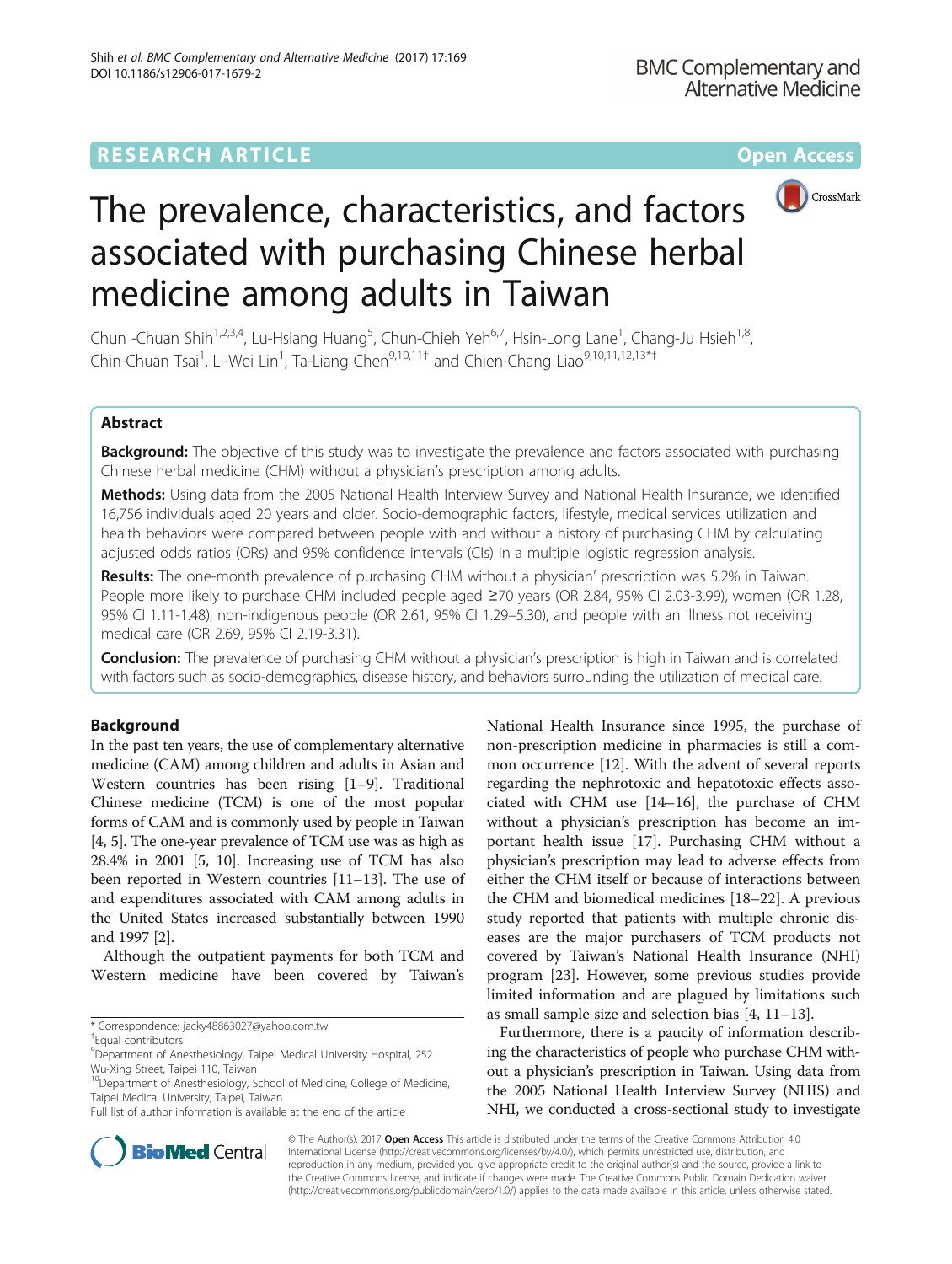the prevalence and factors associated with the purchase of CHM without a physician's prescription among adults in Taiwan.

## Methods

## Study design

In 2005, the National Health Research Institute and the Bureau of Health Promotion of Taiwan conducted the National Health Interview Survey (NHIS) using face-toface questionnaire interviews. The population of Taiwan is approximately 23 million and is distributed throughout 7 cities and 18 counties. The 2005 NHIS included a representative sample of 24,726 interviews from the non-institutional population. The interviewees were all residents, and each interview was performed in the subject's home. All subjects interviewed were selected from the household census. With the standardized face-toface questionnaire interview, the NHIS used a multistage, stratified systematic sampling scheme to interview a nationally representative sample of the population of Taiwan. The response rate was 80.6% for individual subjects. At the end of the NHIS, the participants were asked for permission to access their NHI records for research purposes. All study participants signed the informed consent to link their information with the NHI claims data to retrieve information on medical service use in 2005. This study analyzed 16,756 study participants aged 20 years and older. Our study was evaluated and approved by the Joint Institutional Review Board of E-DA Hospital (EDA-JIRB-2017002).

### Data collection

Both NHIS data and NHI claims data from 2005 were used in this study. With the written informed consent of eligible NHIS participants that allowed the linking of their NHI data, the 2005 NHIS data were linked to the 2005 NHI claims data. Information about prevalence and frequency of TCM and Western medicine use were drawn from the 2005 NHI data. The core question in this study was "Have you ever purchased Chinese herbal medicine for yourself or your family members without a physician's prescription or advice in the past month?" Socio-demographic data (such as age, gender, education, occupation, family income, ethnicity, religion and marital status) and data on folk therapy, regular health checkups and unhealthy lifestyle (including smoking, alcohol use, and betel nut chewing) were derived from the NHIS data.

## Definitions and measures

In Taiwan, TCM includes Chinese herbal medicine, acupuncture, moxibustion, bone reduction (setting a broken bone without surgery), traditional trauma treatment, traditional dislocation treatment, traditional fracture

treatment, Tuina (massage and kneading), Baguan (cupping or vacuum bottle therapy), and other therapies. TCM practitioners are registered TCM physicians and practice in a hospitals or clinics. TCM in Taiwan is legal, and TCM physicians can advertise the medical benefits of TCM according to medical law in Taiwan [[5\]](#page-6-0). Chinese herbal medicine is the theory of traditional Chinese herbal therapy, which was the majority of treatments in TCM. Acupuncture is one of forms of TCM in which very thin needles are inserted into some specific points of body. Moxibustion is also one of forms of traditional Chinese medicine therapy which burning dried mugwort on some specific points of the body.

Folk therapy use is defined as the utilization of folk therapy within the past month. The types of folk therapy studied include Gua Sha (skin scraping), Tuina (massage and kneading), Baguan (vacuum bottle therapy), bone setting, spine alignment, Qigong, divination, written charms, shaman consultation, talismans, incense ash, and other related therapies. The difference between TCM and folk therapy lies in their legality. Legislation from the Department of Health in Taiwan has declared that folk therapy practitioners cannot claim any medical benefits from folk therapy. Folk therapy practitioners do not have certifications or legal licenses, and they do not work in clinical settings in Taiwan. For the Western countries, TCM and folk therapy were included in the CAM. However, TCM and folk therapy were different in Taiwan because their legality.

We calculated the density of TCM physicians (TCM physicians/10,000 persons) using the number of TCM physicians per 10,000 persons for each of the administrative units. The first, second, and third tertiles were considered areas of low, moderate, and high TCM physician density, respectively [[5, 24\]](#page-6-0). A high prevalence of cigarette smoking, alcohol drinking, and betel quid chewing has been found in Taiwan [\[25](#page-6-0)]. People with a habit of smoking tobacco (included some periods of smoking in a lifetime, or less than 5 packs in a lifetime, or more than 5 packs in a lifetime), drinking alcohol (current drinkers and any type of alcohol drinks) and/or chewing areca were considered to be engaging in unhealthy lifestyles that are associated with cancer and other diseases [[4, 5\]](#page-6-0).

## Statistical analysis

In the study, chi-square tests were used to compare the difference in socio-demographic factors, lifestyles, and medical care behaviors between people with and without CHM use. Fisher's exact test was used when the sample size was small. We used multivariate logistic regression analysis to analyze the factors of TCM and Western medicine use associated with CHM and estimated the odds ratio (OR) and corresponding 95% confidence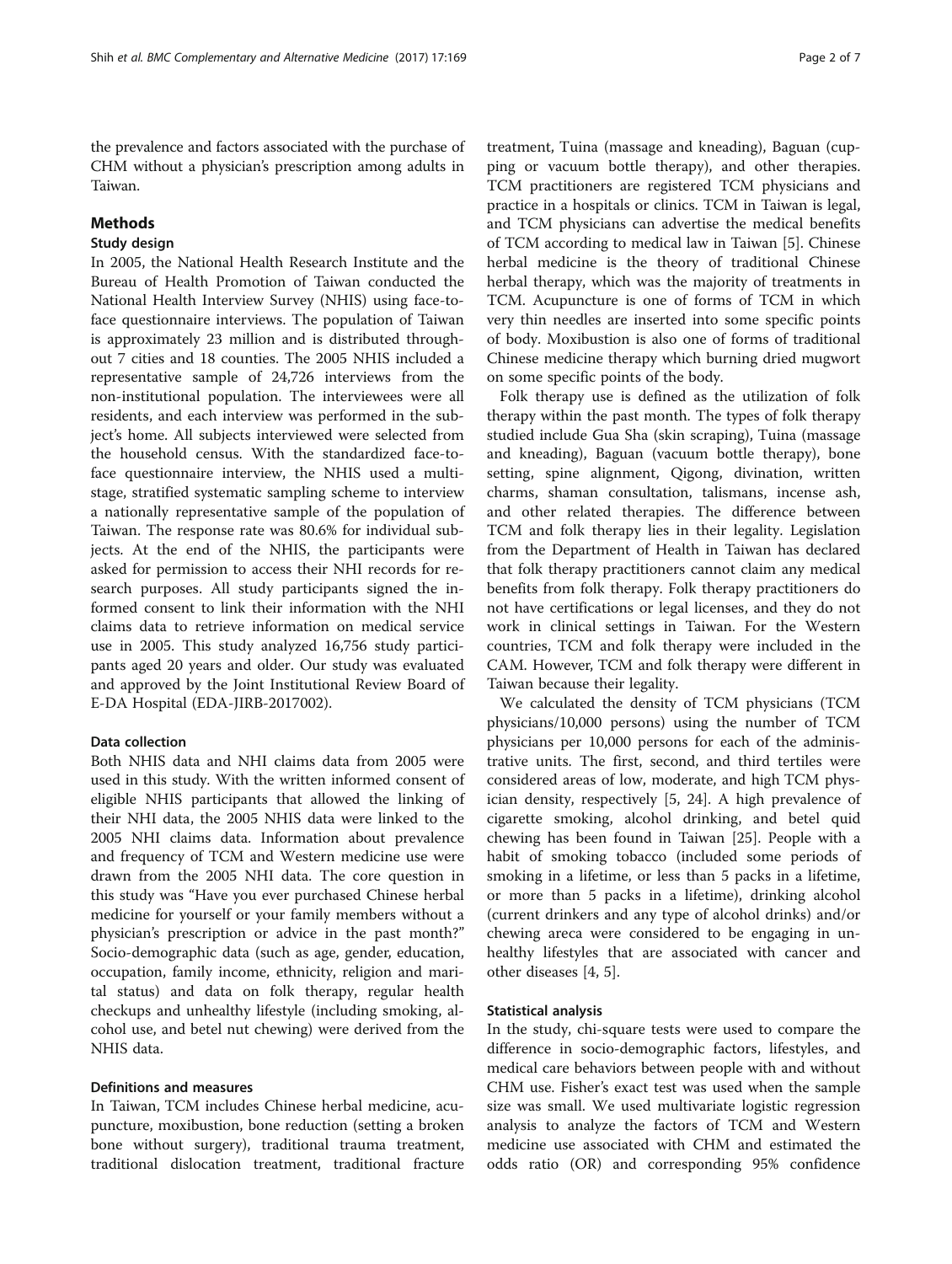|                                    | Purchase of CHM     |        |                   |       |            |                       |                       |                    |
|------------------------------------|---------------------|--------|-------------------|-------|------------|-----------------------|-----------------------|--------------------|
|                                    | No ( $N = 15,889$ ) |        | Yes ( $N = 867$ ) |       |            | Multivariate adjusted |                       |                    |
|                                    | n                   | (96)   | n                 | (% )  | $p$ -value | OR                    | $(95\% \text{ Cl})^c$ | Score <sup>d</sup> |
| Age, years                         |                     |        |                   |       |            |                       |                       |                    |
| $20 - 29$                          | 3561                | (97.8) | 81                | (2.2) | < 0.0001   | 1.00                  | (reference)           | $\,0\,$            |
| $30 - 39$                          | 3331                | (95.8) | 145               | (4.2) |            | 1.87                  | $(1.42 - 2.48)$       | $\overline{2}$     |
| $40 - 49$                          | 3469                | (93.8) | 230               | (6.2) |            | 2.71                  | $(2.06 - 3.55)$       | $\overline{4}$     |
| $50 - 59$                          | 2394                | (93.0) | 179               | (7.0) |            | 2.82                  | $(2.10 - 3.77)$       | 4                  |
| $60 - 69$                          | 1566                | (93.0) | 118               | (7.0) |            | 2.80                  | $(2.02 - 3.88)$       | $\overline{4}$     |
| $\geq 70$                          | 1568                | (93.2) | 114               | (6.8) |            | 2.84                  | $(2.03 - 3.99)$       | 4                  |
| Gender                             |                     |        |                   |       |            |                       |                       |                    |
| Male                               | 8166                | (95.5) | 382               | (4.5) | < 0.0001   | 1.00                  | (reference)           | $\mathbf 0$        |
| Female                             | 7723                | (94.1) | 485               | (5.9) |            | 1.28                  | $(1.11 - 1.48)$       | $\mathbf{1}$       |
| Occupation                         |                     |        |                   |       |            |                       |                       |                    |
| White collar                       | 5821                | (92.5) | 276               | (7.5) | 0.02       |                       |                       |                    |
| Blue collar                        | 5828                | (93.9) | 336               | (6.1) |            |                       |                       |                    |
| Others                             | 4284                | (93.4) | 255               | (6.6) |            |                       |                       |                    |
| Education, years                   |                     |        |                   |       |            |                       |                       |                    |
| $\circ$                            | 1158                | (92.8) | 90                | (7.2) | < 0.0001   | 1.25                  | $(0.90 - 1.73)$       | $\mathbf{1}$       |
| $1 - 9$                            | 5350                | (93.0) | 404               | (7.0) |            | 1.46                  | $(1.18 - 1.80)$       | 1                  |
| $10 - 12$                          | 4555                | (95.9) | 194               | (4.1) |            | 1.03                  | $(0.83 - 1.27)$       | $\mathbf{1}$       |
| $\geq$ 13                          | 4826                | (96.4) | 179               | (3.6) |            | 1.00                  | (reference)           | $\mathbf 0$        |
| Family income, NTDs                |                     |        |                   |       |            |                       |                       |                    |
| < 30,000                           | 4106                | (93.5) | 287               | (6.5) | < 0.0001   |                       |                       |                    |
| 30,000-200,000                     | 11,360              | (95.3) | 556               | (4.7) |            |                       |                       |                    |
| > 200,000                          | 423                 | (94.6) | 24                | (5.4) |            |                       |                       |                    |
| Marital status                     |                     |        |                   |       |            |                       |                       |                    |
| Married                            | 10,115              | (94.2) | 626               | (5.8) | < 0.0001   |                       |                       |                    |
| Unmarried                          | 3965                | (97.5) | 101               | (2.5) |            |                       |                       |                    |
| Others                             | 1809                | (92.8) | 140               | (7.2) |            |                       |                       |                    |
| Ethnicity                          |                     |        |                   |       |            |                       |                       |                    |
| Non-indigenous                     | 15,532              | (93.2) | 857               | (6.8) | 0.012      | 2.61                  | $(1.29 - 5.30)$       | $\overline{4}$     |
| Indigenous                         | 401                 | (96.1) | 10                | (3.9) |            | 1.00                  | (reference)           | $\,0\,$            |
| Density of physicians <sup>a</sup> |                     |        |                   |       |            |                       |                       |                    |
| Low                                | 5657                | (94.3) | 342               | (5.7) | 0.0002     | 1.16                  | $(0.97 - 1.37)$       | 1                  |
| Moderate                           | 5351                | (95.3) | 365               | (4.7) |            | 1.38                  | $(1.16 - 1.65)$       | $\mathbf{1}$       |
| High                               | 4881                | (94.9) | 260               | (5.1) |            | 1.00                  | (reference)           | $\,0\,$            |
| Unhealthy lifestylesb              |                     |        |                   |       |            |                       |                       |                    |
| None                               | 7824                | (93.5) | 442               | (5.4) | 0.4785     |                       |                       |                    |
| One                                | 3575                | (93.0) | 181               | (4.8) |            |                       |                       |                    |
| Two or three                       | 4490                | (93.0) | 244               | (5.2) |            |                       |                       |                    |
| Medical care in past 6 months      |                     |        |                   |       |            |                       |                       |                    |
| Without illness                    | 4974                | (97.0) | 156               | (3.0) | < 0.0001   | 1.00                  | (reference)           | $\mathbf 0$        |
| Illness with medical care          | 7409                | (94.2) | 453               | (5.8) |            | 1.83                  | $(1.52 - 2.21)$       | $\overline{2}$     |
| Illness without medical care       | 3506                | (93.2) | 258               | (6.8) |            | 2.69                  | $(2.19 - 3.31)$       | $\overline{4}$     |

<span id="page-2-0"></span>Table 1 Characteristics of people with and without purchasing CHM

CHM Chinese herbal medicine, TCM traditional Chinese medicine

Physicians/km<sup>2</sup>. <sup>b</sup>Including alcohol drinking, smoking and betel nut chewing. <sup>c</sup>Adjusted for all covariates in this table. <sup>d</sup>Predicted scores: 1.0 ≤ OR <1.5 predicted score = 1, 1.5 ≤ OR <2.0 predicted score = 2, 2.0 ≤ OR <2.5 predicted score = 3, 2.5 ≤ OR <3.0 predicted score = 4, 3.0 ≤ OR <3.5 predicted score = 5, 3.5 ≤ OR < 4.0 predicted score = 6

interval (CI). These covariates included age, gender, family income, ethnicity, marital status, unhealthy lifestyle, folk therapy and density of TCM physicians. For each covariate, we assigned a predicted score as a risk index according to the significant adjusted OR, and the predicted score is proportional to the OR. Purchasing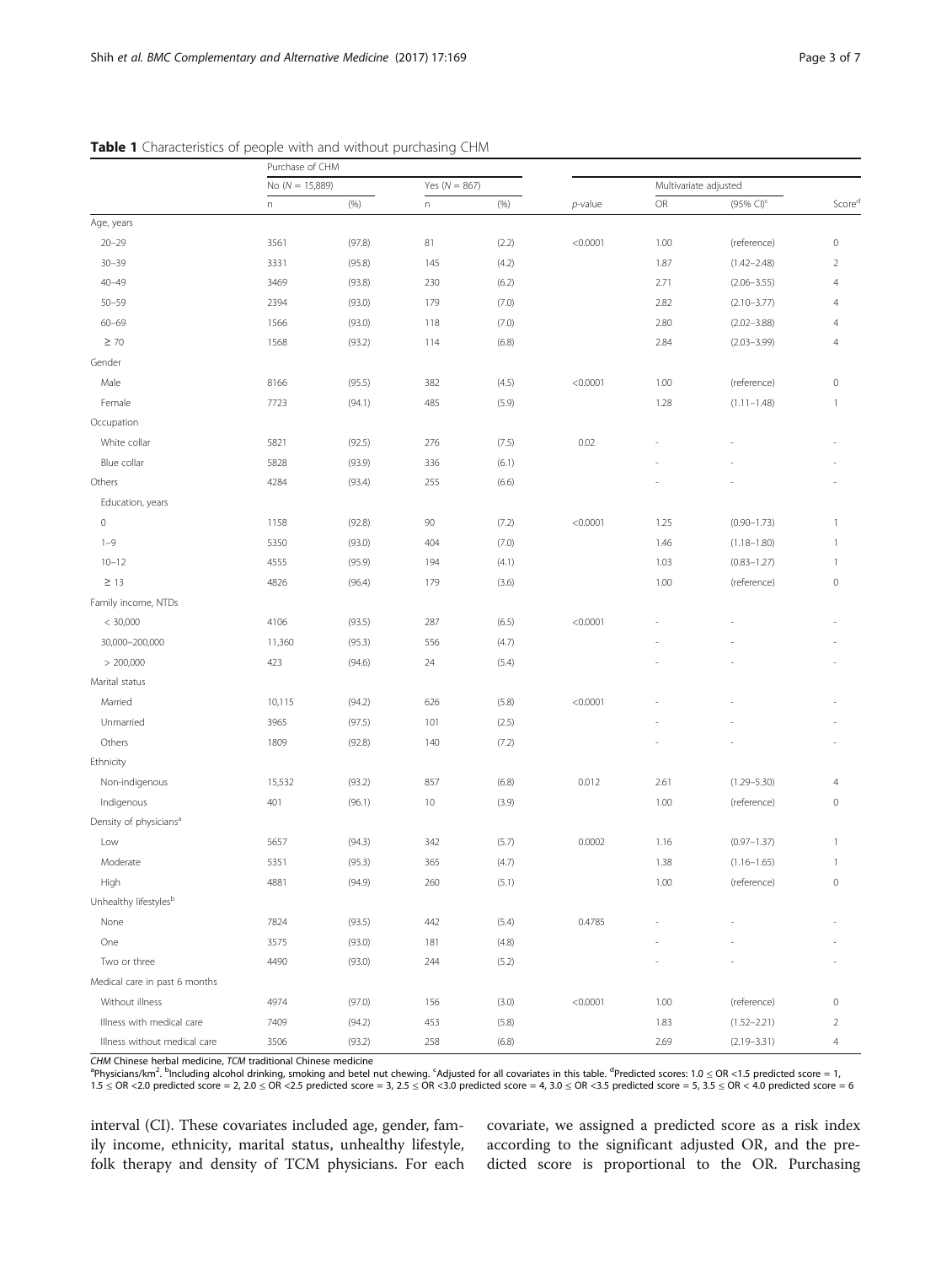predictive score was defined as follows: when  $1.0 \leq OR$ <1.5, the purchasing predicted score was 1, when  $1.5 \leq \text{OR} \leq 2.0$ , the purchasing predicted score was 2, when  $2.0 \leq \text{OR} < 2.5$ , the purchasing predicted score was 3, and when  $2.5 \leq OR \leq 3.0$ , the purchasing predicted score was 4. All analyses were performed using Statistical Analysis Software (SAS), version 9.2 (SAS Institute Inc., Cary, North Carolina, U.S.A.). A two-sided p-value less than 0.05 was considered significant.

## Results

Among the 16,756 participants aged 20 years and older (Table [1\)](#page-2-0), the one-month prevalence of purchasing CHM was 5.2%. A higher percentage of older people (≥70 years) purchased CHM than other age groups, and more females than males purchased CHM. A higher percentage of participants who were non-indigenous and who were ill with or without medical care in the past six months compared with those without illness purchased CHM. The two groups were comparable in terms of marital status, employment status, family income and educational level. In the multivariate logistic regression analysis, the following individuals were more likely to purchase CHM: females, people aged 40-49, 50-59 or 60- 69 years old, non-indigenous people, people who had one or two or more unhealthy lifestyles, people who lived in areas where the density of practitioners was high and people who were ill with or without medical care in the past six months.

After adjustment, those more likely to purchase CHM included individuals who purchased biomedical medicine without a prescription and those who had received emergency care, hospital care or outpatient care in the past year (Table 2).

The use of folk therapy and TCM use in the past year were associated with purchasing CHM (Table [3](#page-4-0)). In addition, the frequency and expenditure of TCM use were also factors associated with the purchase of CHM. In Table [4](#page-4-0), we divided the predictive scores into six groups  $(0-4, 5, 6, 7, 8, and 9)$ , and the  $0-4$  group was considered as the comparison group in the analysis. The

Table 2 Medical care and western medicine use for people with and without purchasing CHM

|                                              |                                                 | Purchase of CHM     |     |                   |            |              |                          |
|----------------------------------------------|-------------------------------------------------|---------------------|-----|-------------------|------------|--------------|--------------------------|
|                                              |                                                 | No ( $N = 15,889$ ) |     | Yes ( $N = 867$ ) |            | Multivariate |                          |
|                                              | n                                               | (% )                | n   | (% )              | $p$ -value | <b>OR</b>    | $(95\%$ CI) <sup>b</sup> |
| Purchase of biomedical medicine <sup>a</sup> |                                                 |                     |     |                   |            |              |                          |
| No                                           | 13,172                                          | (95.4)              | 632 | (4.6)             | < 0.0001   | 1.00         | (reference)              |
| Yes                                          | 2717                                            | (92.0)              | 235 | (8.0)             |            | 1.60         | $(1.36 - 1.88)$          |
| Emergency care in past year                  |                                                 |                     |     |                   |            |              |                          |
| No                                           | 13,721                                          | (95.0)              | 723 | (5.0)             | 0.0137     | 1.00         | (reference)              |
| Yes                                          | 2168                                            | (93.8)              | 144 | (6.2)             |            | 1.17         | $(0.97 - 1.42)$          |
| Hospitalized care in past year               |                                                 |                     |     |                   |            |              |                          |
| No                                           | 14,265                                          | (95.0)              | 759 | (5.0)             | 0.0352     | 1.00         | (reference)              |
| Yes                                          | 1624                                            | (93.8)              | 108 | (6.2)             |            | 1.09         | $(0.87 - 1.35)$          |
|                                              | Outpatient care by WM in past year <sup>a</sup> |                     |     |                   |            |              |                          |
| No                                           | 4893                                            | (95.1)              | 255 | (4.9)             | 0.3900     | 1.00         | (reference)              |
| Yes                                          | 10,996                                          | (94.7)              | 612 | (5.3)             |            | 1.09         | $(0.93 - 1.27)$          |
|                                              | Frequency of outpatient care by WM in past year |                     |     |                   |            |              |                          |
| None                                         | 4899                                            | (95.1)              | 255 | (4.9)             | < 0.0001   | 1.00         | (reference)              |
| Low                                          | 3739                                            | (96.2)              | 149 | (3.8)             |            | 0.92         | $(0.74 - 1.14)$          |
| Moderate                                     | 3645                                            | (94.7)              | 203 | (5.3)             |            | 1.14         | $(0.94 - 1.38)$          |
| High                                         | 3606                                            | (93.3)              | 260 | (6.7)             |            | 1.18         | $(0.98 - 1.41)$          |
| Expenditure of WM in past year               |                                                 |                     |     |                   |            |              |                          |
| None                                         | 4899                                            | (95.1)              | 255 | (4.9)             | < 0.0001   | 1.00         | (reference)              |
| Low                                          | 3681                                            | (96.2)              | 147 | (3.8)             |            | 0.92         | $(0.74 - 1.14)$          |
| Moderate                                     | 3619                                            | (94.5)              | 210 | (5.5)             |            | 1.18         | $(0.97 - 1.43)$          |
| High                                         | 3690                                            | (93.5)              | 255 | (6.5)             |            | 1.14         | $(0.95 - 1.38)$          |

CHM Chinese herbal medicine, WM Western medicine

Purchase biomedical medicine without a physician's prescription. <sup>b</sup>Adjusted for age, gender, education, ethnicity, density of TCM physicians, and medical care in the past 6 months in multiple logistic regression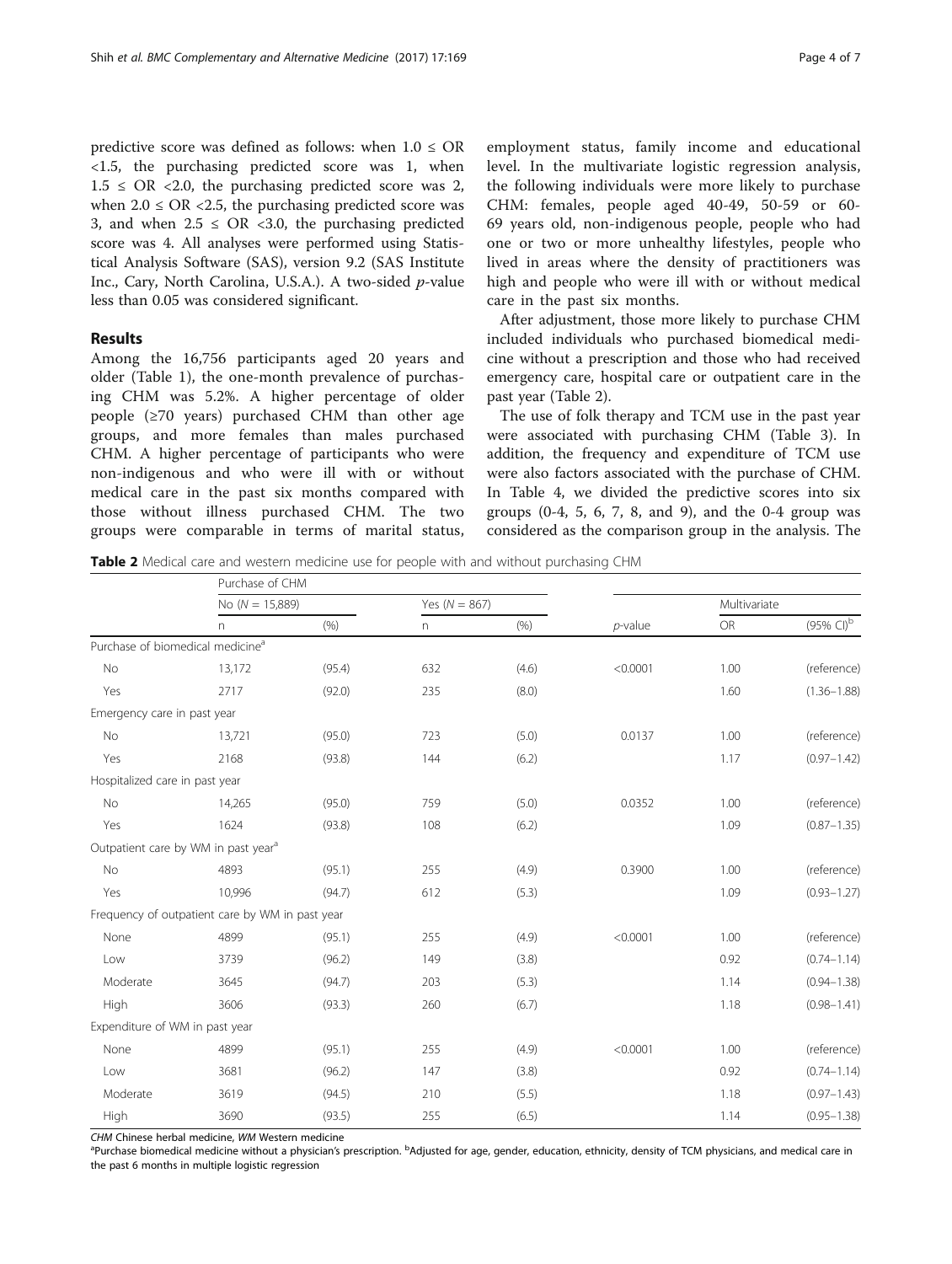|                                 |        | Purchase of CHM   |              |                   |            |              |                 |
|---------------------------------|--------|-------------------|--------------|-------------------|------------|--------------|-----------------|
|                                 |        | No $(N = 15.889)$ |              | Yes ( $N = 867$ ) |            | Multivariate |                 |
|                                 | n      | (% )              | $\mathsf{n}$ | (% )              | $p$ -value | OR           | $(95\%CI)^a$    |
| Use of TCM in past year         |        |                   |              |                   |            |              |                 |
| No                              | 11,952 | (95.1)            | 610          | (4.9)             | 0.0070     | 1.00         | (reference)     |
| Yes                             | 3937   | (93.9)            | 257          | (6.1)             |            | 1.26         | $(1.08 - 1.47)$ |
| Use of TCM in past year         |        |                   |              |                   |            |              |                 |
| No                              | 11,952 | (95.1)            | 610          | (4.9)             | 0.0071     | 1.00         | (reference)     |
| 1 times                         | 1192   | (94.2)            | 73           | (5.8)             |            | 1.26         | $(0.98 - 1.63)$ |
| 2 times                         | 673    | (94.5)            | 39           | (5.5)             |            | 1.13         | $(0.81 - 1.59)$ |
| $\geq$ 3 times                  | 2072   | (93.5)            | 145          | (6.5)             |            | 1.29         | $(1.07 - 1.56)$ |
| Use of folk therapy             |        |                   |              |                   |            |              |                 |
| No                              | 14,872 | (95.2)            | 743          | (4.8)             | < 0.0001   | 1.00         | (reference)     |
| Yes                             | 1012   | (89.2)            | 123          | (10.8)            |            | 2.23         | $(1.82 - 2.74)$ |
| Visits of TCM in past year      |        |                   |              |                   |            |              |                 |
| No                              | 11,952 | (95.1)            | 610          | (4.9)             | 0.0073     | 1.00         | (reference)     |
| Low                             | 1865   | (94.3)            | 112          | (5.7)             |            | 1.22         | $(0.98 - 1.50)$ |
| Moderate                        | 1119   | (93.4)            | 79           | (6.6)             |            | 1.35         | $(1.06 - 1.73)$ |
| High                            | 953    | (93.5)            | 66           | (6.5)             |            | 1.23         | $(0.94 - 1.60)$ |
| Expenditure of TCM in past year |        |                   |              |                   |            |              |                 |
| No                              | 11,952 | (95.1)            | 610          | (4.9)             | 0.0152     | 1.00         | (reference)     |
| Low                             | 1276   | (94.2)            | 78           | (5.8)             |            | 1.25         | $(0.97 - 1.59)$ |
| Moderate                        | 1320   | (93.7)            | 89           | (6.3)             |            | 1.31         | $(1.04 - 1.66)$ |
| High                            | 1339   | (93.8)            | 89           | (6.2)             |            | 1.20         | $(0.95 - 1.52)$ |

<span id="page-4-0"></span>Table 3 Medical care visit of TCM for people with and without purchasing CHM

CHM Chinese herbal medicine, TCM traditional Chinese medicine

<sup>a</sup>Adjusted for age, gender, education, ethnicity, density of TCM physicians, and medical care in the past 6 months in the multivariate logistic regression

predictive scores 5, 6, 7, 8, 9 were highly associated with purchasing CHM.

with socio-demographic factors, disease history, and utilization of medical care.

## **Discussion**

Using the data from the NHIS and NHI, we found that the one-month prevalence of purchasing CHM without a physician's prescription in adults was 5.2%. Furthermore, the likelihood of purchasing CHM was associated

Table 4 Predictive scores of purchasing CHM without physician's prescription

|                              |      |               | Purchasing CHM |           |                 |  |  |  |  |
|------------------------------|------|---------------|----------------|-----------|-----------------|--|--|--|--|
|                              | n    | <b>Fvents</b> | Prevalence     | <b>OR</b> | (95% CI)        |  |  |  |  |
| Purchasing predictive scores |      |               |                |           |                 |  |  |  |  |
| $() - 4$                     | 8437 | 255           | 3.00%          | 1.00      | (reference)     |  |  |  |  |
| 5                            | 1683 | 98            | 5.82%          | 1.99      | $(1.57 - 2.53)$ |  |  |  |  |
| 6                            | 1751 | 115           | 6.56%          | 2.27      | $(1.80 - 2.86)$ |  |  |  |  |
| 7                            | 1671 | 110           | 6.58%          | 2.27      | $(1.80 - 2.86)$ |  |  |  |  |
| 8                            | 1685 | 156           | 9.26%          | 3.29      | $(2.67 - 4.40)$ |  |  |  |  |
| 9                            | 1493 | 133           | 8.91%          | 2.87      | $(2.31 - 3.57)$ |  |  |  |  |

CHM Chinese herbal medicine, CI confidence interval, OR, odds ratio

The results of this study showed that women and middle-aged individuals (30-59 years old) have a higher prevalence of purchasing CHM. These findings are similar to results from previous investigations that reported a correlation between age and gender and selfmedication [\[26](#page-6-0)–[28](#page-6-0)]. Compared with the elderly, younger people are more knowledgeable about medical care and have a better attitude towards and practice of using medical services [\[29](#page-6-0)]. A previous study also suggested that young people are more likely to seek treatment to improve their well-being and disease-related symptoms than older people [\[30](#page-6-0)]. Our results suggest that because middle-aged people are generally the primary caregivers in a family, they may be more likely to purchase medicine for their children or parents. In this study, gender was also found to be an important factor associated with purchasing CHM. Women may be more willing to address their health problems by trying multiple therapies not covered by the insurance system. In addition, social networking makes it easier for women to access CHM than men [\[31\]](#page-6-0).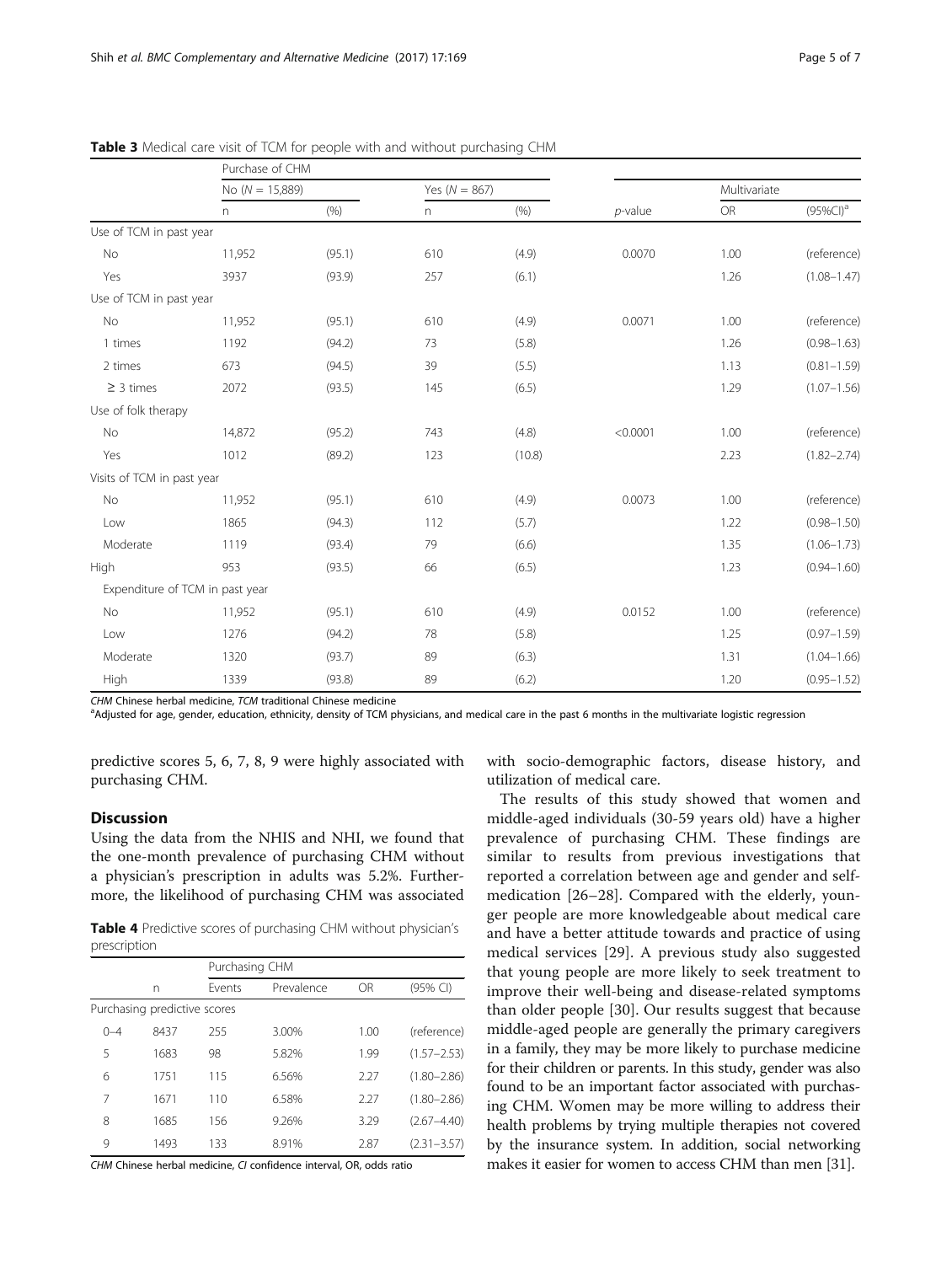In the present study, we found that participants who were non-indigenous and living in areas with a moderate density of physicians had a higher likelihood of purchasing CHM. In general, residents in urban areas have more access to medical services than rural residents because more physicians practice in cities than in rural areas [[32\]](#page-6-0). Therefore, people living in areas with a high density of TCM physicians have more opportunities to access conventional and unconventional therapies [\[8\]](#page-6-0). Explanations of why ethnicity differences exist are complex. Ethnicity covers many factors such as culture, nationality and religion and is also closely associated with socioeconomic status, which affects the accessibility to care, health status, and other predictors of conventional healthcare use [\[27](#page-6-0), [33\]](#page-6-0). Therefore, it is important to determine if ethnic differences in folk therapy use emerge or persist when several of these predictors are considered simultaneously. Participants with a greater number of unhealthy behaviors were also more likely to use folk therapy. Shih et al. [\[12\]](#page-6-0) suggested that individuals who engage in more unhealthy behaviors may consider folk therapy as a form of preventive medicine that can protect their health.

Many people choose to use an alternative therapy based on a recommendation from someone who has used the therapy and has been satisfied with the results. These referrals come mainly from family members, friends, acquaintances, and co-workers [[11\]](#page-6-0). In addition, when an individual has more resources such as money, time, convenience, and access to TCM, the individual's behavioral intention will be stronger. Previous studies have shown that income level is an important factor influencing people to seek alternative care [\[12](#page-6-0)]. According to a British study, older people have fewer financial resources to pay for private CAM [\[14](#page-6-0)]. Similarly, CAM users tend to have moderate to high incomes [[15](#page-6-0)]. Some studies have reported that most unconventional medicine users are older people with high incomes [[16, 18](#page-6-0), [23\]](#page-6-0). We also found that older people purchase TCM products more often than young people, although the influence of personal income on TCM purchasing behavior was not significant. One possible reason that older people's income did not predict purchasing behavior is that the influence of usable resources on behavioral intention should take into consideration not only personal income but also the total family income and other various enabling components. For example, older people have more time and ability to make decoctions from TCM herbs. Several decades ago, TCM was the main therapy in Taiwan, so most senior people have experience making decoctions from TCM herbs. Older people also tend to have more free time. As a result of these factors, the TCM purchasing behavior of the elderly is higher than that of younger individuals.

This study has several limitations. First, recall bias may exist because our data are based on self-reported questionnaires. Second, due to the cross-sectional study design, we could not provide information about whether purchasing CHM without a physician' prescription is increasing or decreasing over time. Additionally, the causal relationship between purchasing CHM and associated factors cannot be confirmed in this cross-sectional study. Third, because purchasing CHM is a dichotomous variable, information on the dosage, frequency and expenditure is not available.

#### Conclusions

In conclusion, purchasing CHM without a physician's prescription in adults is common in Taiwan and is associated with socio-demographics, disease history, and utilization of medical care. Importantly, this study may alert TCM physicians that purchasing CHM without a physician's prescription is a serious problem in Taiwan and requires considerable attention.

#### Abbreviations

CAM: complementary alternative medicine; CHM: Chinese herbal medicine; CI: confidence interval; NHI: National Health Insurance; NHIS: National Health Interview Survey; OR: odds ratio; TCM: traditional Chinese medicine

#### Acknowledgments

This study is based in part on data obtained from the National Health Insurance Research Database provided by the Bureau of National Health Insurance, Ministry of Health and Welfare, and managed by the National Health Research Institutes. The interpretation and conclusions contained herein do not represent those of the Bureau of National Health Insurance, Ministry of Health and Welfare, or National Health Research Institutes.

#### Funding

This research was supported in part by the Committee on Chinese Medicine and Pharmacy, Department of Health, Taiwan (CCMP98-RD-038; CCMP99-RD-035), Taiwan's Ministry of Science and Technology (MOST105-2629-B-038-001; MOST104-2314-B-038-027-MY2; MOST103-2320-B-214-010-MY2), and Taiwan's Ministry of Health and Welfare Clinical Trial and Research Center of Excellence (MOHW105-TDU-B-212-133,019).

#### Availability of data and materials

All data supporting the study is presented in the manuscript or available upon request from the first author of this manuscript (Chun-Chuan Shih) at Email: hwathai@seed.net.tw

#### Authors' contributions

All authors contributed substantially toward the design of the study, the analysis and interpretation of the data, drafting and revising the manuscript. All authors approved the final version.

#### Competing interests

The authors declare that they have no competing interests.

#### Consent for publication

All authors have read and agreed to all the contents for publication.

#### Ethics approval and consent to participate

This study is based in part on data from the 2001 NHIS approved by the Bureau of Health Promotion, Department of Health and National Health Research Institutes. The Bureau of Health Promotion, Department of Health obtained written informed consent from eligible NHIS participants. The data were analyzed anonymously and all clinical investigations were conducted according to the principles expressed in the Declaration of Helsinki. It was